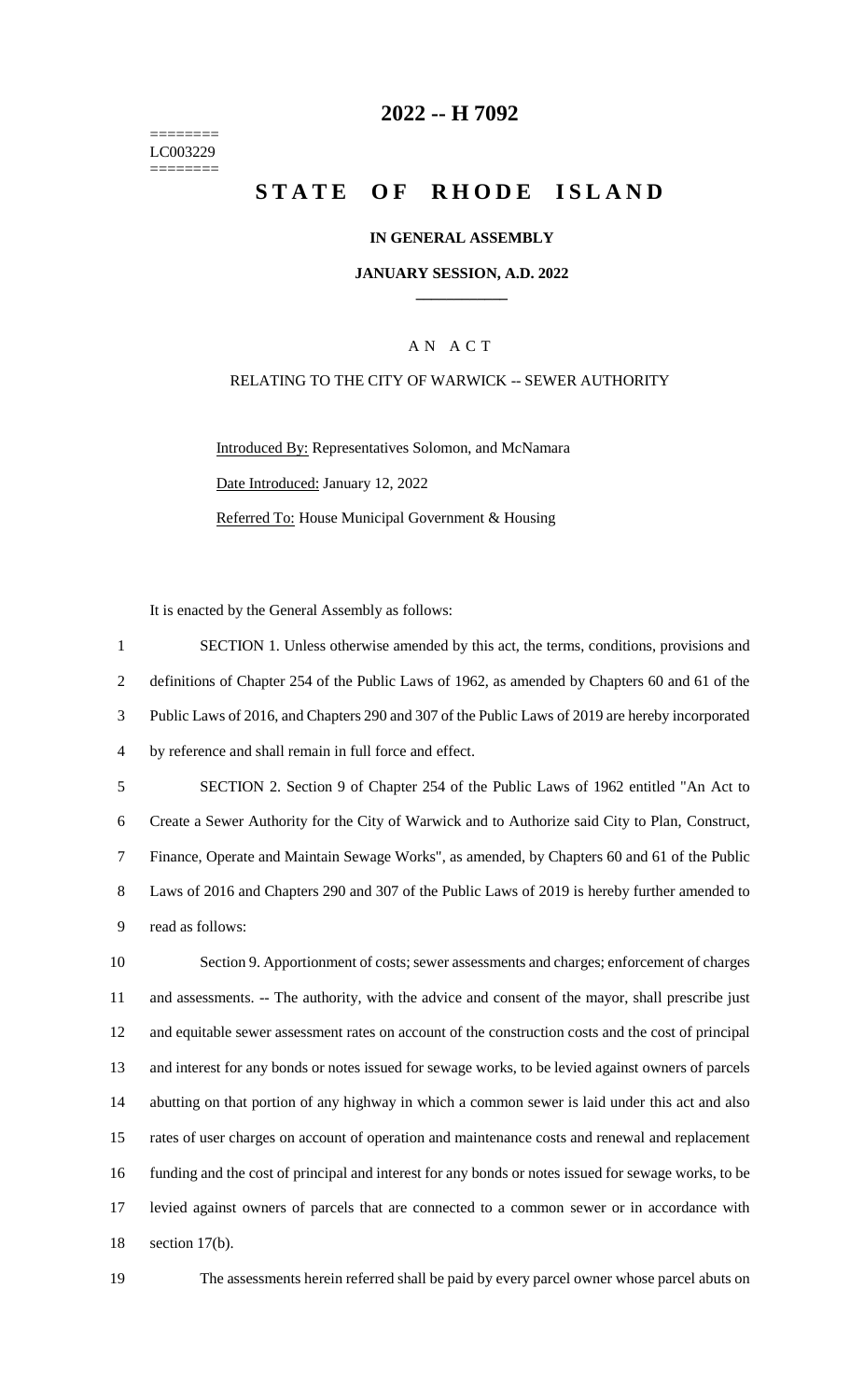that portion of any highway in which a common sewer is laid, under this act, in a manner prescribed by the authority, with the approval of the mayor and the finance director. The annual user charges herein referred shall be paid by every parcel owner whose parcel is connected to a common sewer, or in accordance with section 17(b), in a manner prescribed by the authority, with the approval of the mayor and the finance director.

 Notwithstanding the foregoing, the authority may defer sewer assessments against parcels that are undeveloped or not developed to the extent permissible by city zoning ordinances; provided, that the parcels remain subject to assessment upon the development or redevelopment of the parcels in accordance with the authority's rules and regulations. The authority may defer sewer assessments against any parcels, if the owner of a parcel has installed a new OWTS within twenty (20) years of sewer service initially becoming operational, provided that the parcel shall remain subject to assessment and shall begin paying the assessment twenty (20) years from the date of the installation of the OWTS or upon connection to the sewer system, whichever occurs first.

 The sewer assessments shall be determined by a method(s) adopted by the sewer authority that assesses charges for use of the sewers and the sewer systems in an amount that bears a reasonable relation to the cost of construction to the city and authority of the service rendered to the users, which method(s) may include, but is not limited to, the frontage along the highway of each parcel of land abutting on a common sewer, the area of such land within a fixed depth from the highway, or other alternative methods. The sewer authority, with the advice and consent of the mayor, may, from time to time, redetermine the rates fixed for sewer assessments, if construction costs warrant, and may redetermine rates for user charges if costs so warrant.

 The sewer assessments herein referred to shall be paid by every parcel owner whose parcel is abutting on that portion of any highway in which a common sewer is laid under this act or is connected to the city's sewage works.

 Sewer assessments levied hereunder shall be paid in as many as thirty (30) annual 26 installments in accordance with the terms of the loan secured for sewer construction. In the case of 27 installment payments, at a simple interest at a rate not to exceed a maximum rate of one and twenty-28 five hundredths percent (1.25%) above the average interest rate the authority is charged on the loan 29 used to fund the construction of the sewers shall be charged annually on the unpaid balance of the 30 total sewer assessment. The city of Warwick may charge the owners of lands using the sewage works monetary interest charges in excess of those interest charges actually paid by the city for the funds it has borrowed for sewage works' purposes, up to a maximum of one-half of one percent (.5%) of the interest charges paid by the city. The excess interest charges shall only be used for 34 administrative purposes. These annual installment payments may be paid on a quarterly basis.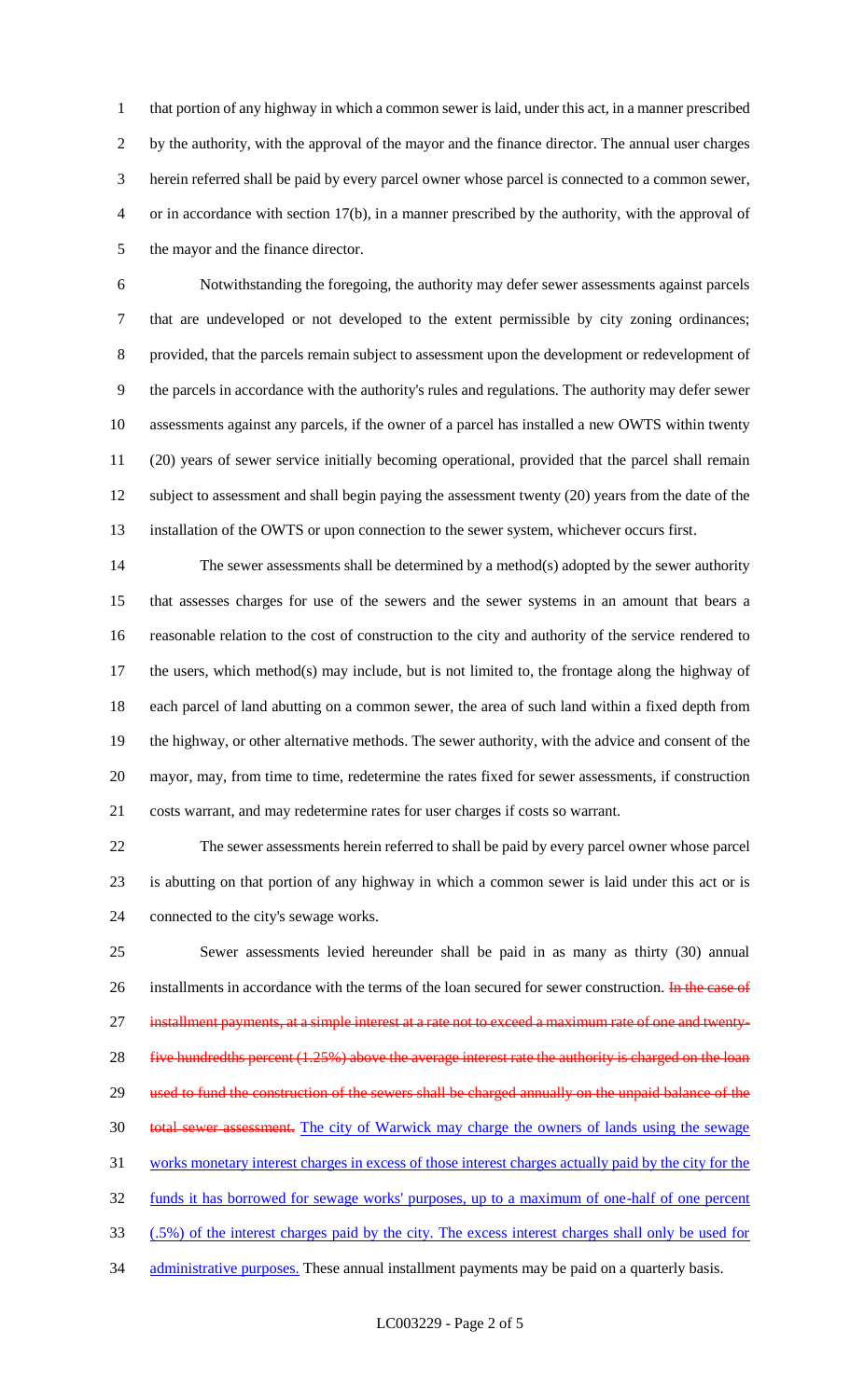Sewer assessments shall be levied at a uniform rate based upon the final cost of constructing all sewers, sewer service connections, and other sewage works belonging to the city. Sewer assessment revenues shall be used for the payment of the principal and interest costs for any bonds or notes issued for sewage works.

 User charges shall be levied upon every parcel owner or institution whose parcel is connected to the city's sewage system. The charge shall be computed as annual rates based upon water consumption or other factors deemed equitable by the sewer authority. The user charge shall be set at a level sufficient to support operation and maintenance costs of the sewer system and the wastewater treatment plant, the renewal and replacement fund, and the principal and interest for any bonds or notes issued for sewage works. The revenues to be raised by user charges will be reduced by revenues generated by sewer assessments.

 The authority shall annually certify to the finance director and to the mayor all the charges and sewer assessments made by it under the authority of this act. Each charge or assessment made by the authority pursuant to this act shall be a lien upon the parcels, lands, buildings, and improvements upon which it is made in the same way and manner as taxes assessed on real estate, but the liens shall not expire until the charge or assessment, with all interest, costs, and penalties thereon, is paid in full, and, if the charge or assessment is not paid as required, it shall be collected in the same manner that taxes assessed on real estate are by law collected. The finance director, after receiving a list of charges or assessments under this act, shall forthwith, at the expense of the authority, send to each person assessed or charged notice of the amount of the assessment or charge. The notice shall substantially identify the person assessed, state the amount of the assessment or charge, and refer to the remedy available under section 19 of this act. The notice shall be mailed postpaid and directed to the last known address of the person assessed. If there are persons whose addresses are unknown, a similar notice covering the assessments against the persons shall be published in a newspaper of general circulation in the city and the published notice may be a single collective notice for all the persons. No irregularity in the notice required by this section shall excuse the nonpayment of the assessment or charge or affect its validity or any proceedings for the collection thereof as long as there is substantial compliance with the provision hereof. No deficiency in the notice to the person assessed shall excuse the nonpayment by others of the assessment or charges assessed against them or affect the validity thereof or any proceedings for the collection thereof. The finance director shall without further warrant collect the charges and assessments in the same manner as the regular taxes of the city may be payable. Interest at the rate per annum fixed for nonpayment of city taxes shall be charged and collected upon all overdue charges and assessments from the date they become payable until paid; provided, however, that the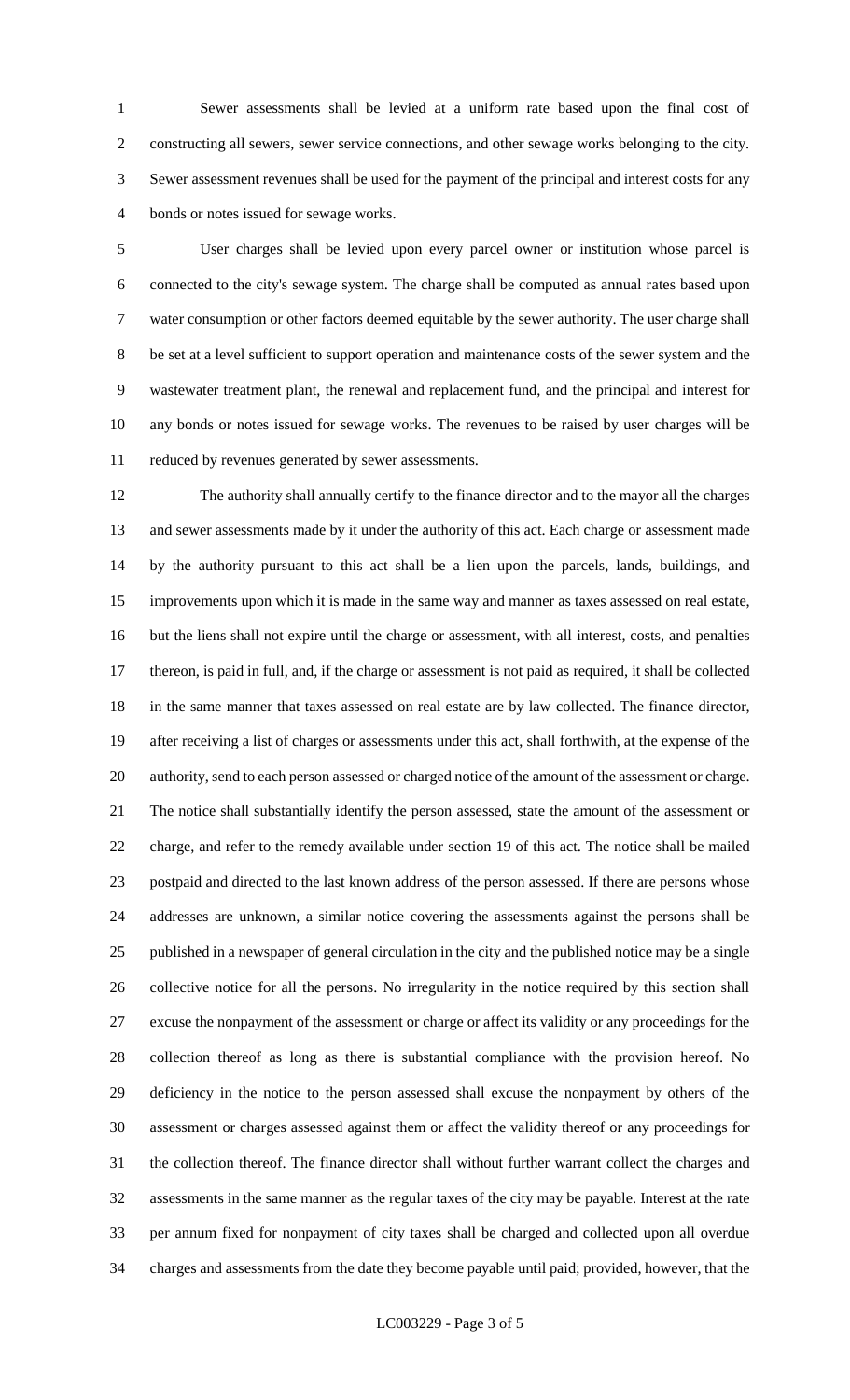- total overdue charge for non-payment of installment of sewer assessments shall be applied to past due installments and not the total assessment; and provided, further, that there shall be no penalty on installment assessments deferred by reason of income subject to rules and regulations that the Warwick city council may prescribe by ordinance.
- The authority with the advice and consent of the mayor may at any time modify in whole or in part any charge or assessment to the extent the authority determines the charge or assessment to have been improperly imposed.
- SECTION 3. This act shall take effect upon passage and the sewer authority shall adopt
- rules and regulations within one year thereafter to implement the provisions of this act.

======== LC003229 ========